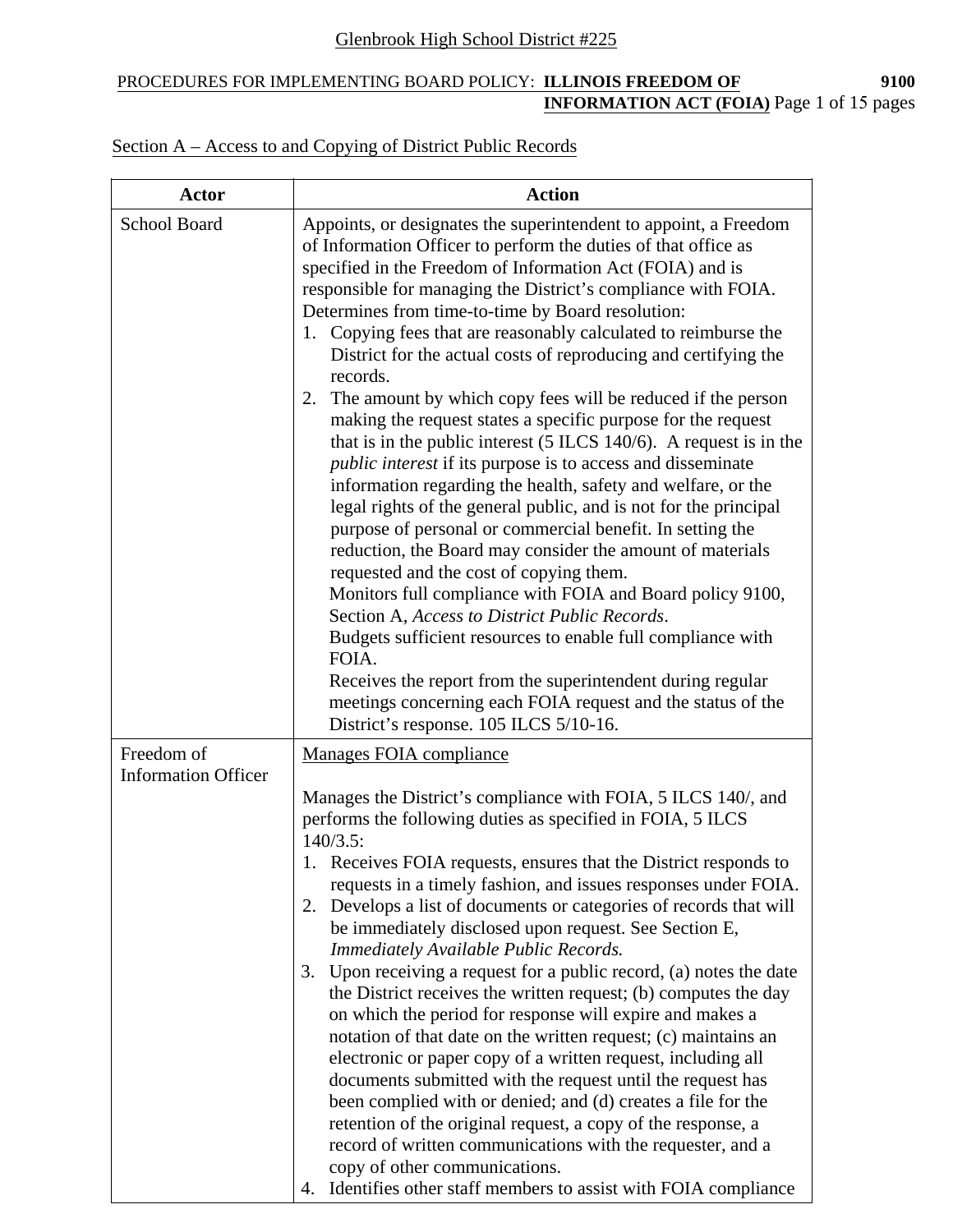# PROCEDURES FOR IMPLEMENTING BOARD POLICY: **ILLINOIS FREEDOM OF 9100 INFORMATION ACT (FOIA)** Page 2 of 15 pages

| <b>Actor</b> | <b>Action</b>                                                                                                                                                                                                                                                                                                                                                                                                                                                                                                                                                                                                                                                                                                                                                                                                                                                                                                                                                                                                                                                                                                                                                                                                                                                                                                                                                                                                                       |  |  |  |
|--------------|-------------------------------------------------------------------------------------------------------------------------------------------------------------------------------------------------------------------------------------------------------------------------------------------------------------------------------------------------------------------------------------------------------------------------------------------------------------------------------------------------------------------------------------------------------------------------------------------------------------------------------------------------------------------------------------------------------------------------------------------------------------------------------------------------------------------------------------------------------------------------------------------------------------------------------------------------------------------------------------------------------------------------------------------------------------------------------------------------------------------------------------------------------------------------------------------------------------------------------------------------------------------------------------------------------------------------------------------------------------------------------------------------------------------------------------|--|--|--|
|              | and delegates specific responsibilities to them.<br>Informs and/or trains staff members concerning their<br>respective responsibilities regarding FOIA. This includes<br>explaining the requirement that all FOIA requests must be<br>immediately forwarded to the Freedom of Information Officer<br>including those that are received via email.                                                                                                                                                                                                                                                                                                                                                                                                                                                                                                                                                                                                                                                                                                                                                                                                                                                                                                                                                                                                                                                                                   |  |  |  |
|              | Training requirements prior to July 1, 2010                                                                                                                                                                                                                                                                                                                                                                                                                                                                                                                                                                                                                                                                                                                                                                                                                                                                                                                                                                                                                                                                                                                                                                                                                                                                                                                                                                                         |  |  |  |
|              | Successfully completes the training program administered by the<br>Public Access Counselor in the Attorney General's office.                                                                                                                                                                                                                                                                                                                                                                                                                                                                                                                                                                                                                                                                                                                                                                                                                                                                                                                                                                                                                                                                                                                                                                                                                                                                                                        |  |  |  |
|              | Training requirements after July 1, 2010                                                                                                                                                                                                                                                                                                                                                                                                                                                                                                                                                                                                                                                                                                                                                                                                                                                                                                                                                                                                                                                                                                                                                                                                                                                                                                                                                                                            |  |  |  |
|              | Successfully completes the annual training program developed by<br>the Public Access Counselor in the Attorney General's office.<br>Each newly appointed Freedom of Information Officer must<br>successfully complete the training program within 30 days after<br>assuming the position.                                                                                                                                                                                                                                                                                                                                                                                                                                                                                                                                                                                                                                                                                                                                                                                                                                                                                                                                                                                                                                                                                                                                           |  |  |  |
|              | Posting and availability requirements                                                                                                                                                                                                                                                                                                                                                                                                                                                                                                                                                                                                                                                                                                                                                                                                                                                                                                                                                                                                                                                                                                                                                                                                                                                                                                                                                                                               |  |  |  |
|              | Prominently displays at each administrative office and school, and<br>posts on the District website, if any, the following: (1) a brief<br>description of the District, and (2) the methods for requesting<br>information and District public records, directory information<br>listing the Freedom of Information officer and where requests for<br>public records should be directed, and any fees. 5 ILCS 140/4.<br>This information must be copied and mailed if requested.<br>Maintains and makes available for inspection and copying a<br>reasonably current list of all types or categories of records under<br>the District's control. 5 ILCS 140/5. The following list contains<br>both exempt and non-exempt records:<br>Board governance<br>Includes: Board meeting calendar and notices, Board<br>meeting agendas and minutes, Board policy<br>Fiscal and business management<br>Includes: levy resolution and certificate of tax levy, audit,<br>line-item budget, grant documents, account statements,<br>accounts payable list, contracts, legal notices, bidding<br>specifications, requests for proposals<br>Personnel<br>Includes: employee contact information, salary schedules,<br>staff handbook, collective bargaining agreements,<br>personnel file material<br>Students and instruction<br>Includes: accountability documents, calendars, student<br>handbooks, learning outcomes, student school records |  |  |  |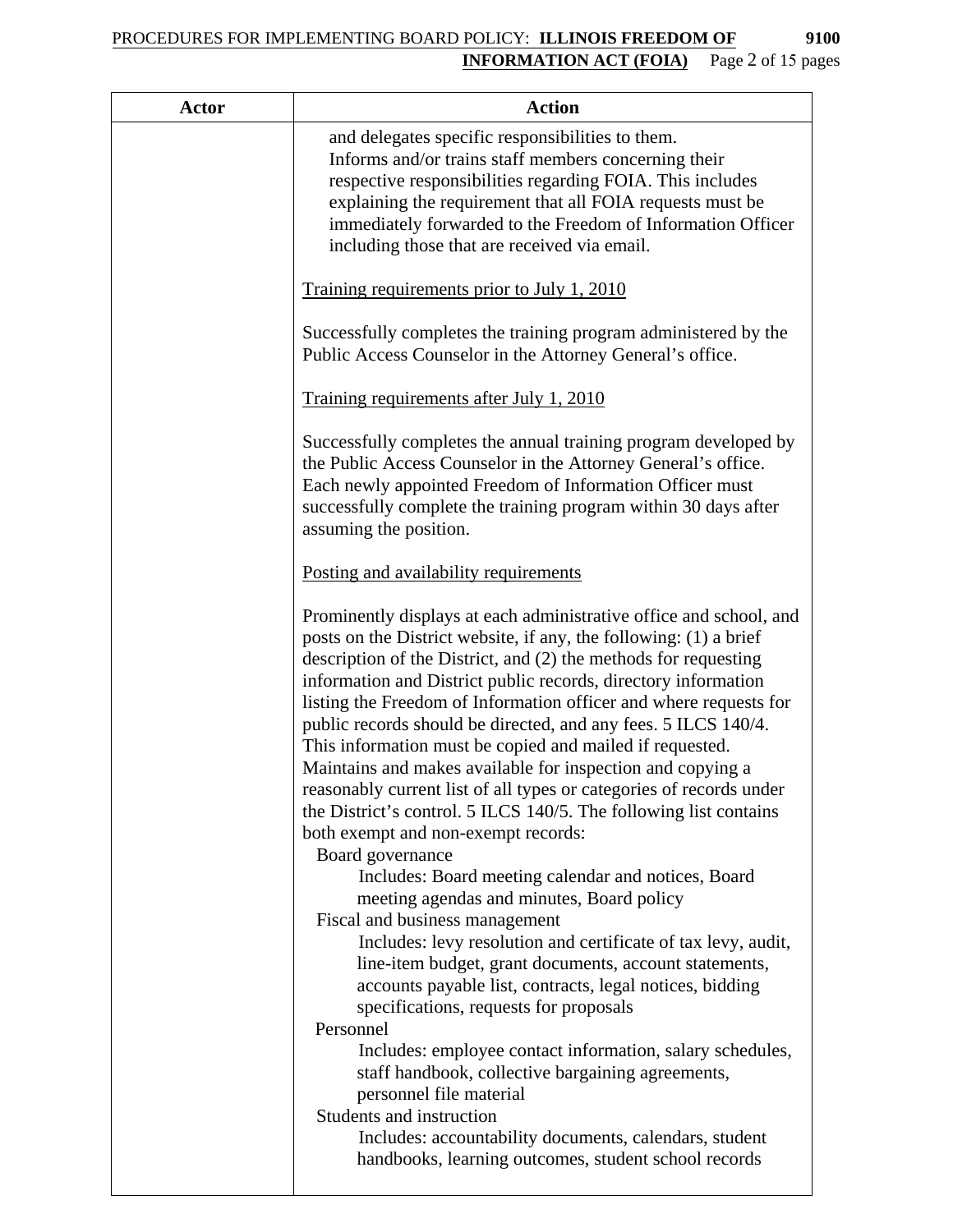## PROCEDURES FOR IMPLEMENTING BOARD POLICY: **ILLINOIS FREEDOM OF 9100 INFORMATION ACT (FOIA)** Page 3 of 15 pages

| <b>Actor</b> | <b>Action</b>                                                                                                                                                                                                                                                                                                                                                                                                                                                                                                                                                                                                                                                                                                                                                                                                                                                                                                                                                                                                                                                                                                                                                                               |  |  |  |  |
|--------------|---------------------------------------------------------------------------------------------------------------------------------------------------------------------------------------------------------------------------------------------------------------------------------------------------------------------------------------------------------------------------------------------------------------------------------------------------------------------------------------------------------------------------------------------------------------------------------------------------------------------------------------------------------------------------------------------------------------------------------------------------------------------------------------------------------------------------------------------------------------------------------------------------------------------------------------------------------------------------------------------------------------------------------------------------------------------------------------------------------------------------------------------------------------------------------------------|--|--|--|--|
|              | Copying fees                                                                                                                                                                                                                                                                                                                                                                                                                                                                                                                                                                                                                                                                                                                                                                                                                                                                                                                                                                                                                                                                                                                                                                                |  |  |  |  |
|              | Recommends a copying fee schedule to the Board from time-to-<br>time as appropriate that complies with 5 ILCS 140/6, including the<br>following:<br>The copying fee, except when it is otherwise fixed by statute,<br>1.<br>must be reasonably calculated to reimburse the District's<br>actual cost for reproducing and certifying public records and<br>for the use, by any person, of its equipment to copy records.<br>The costs of any search for and review of the records or other<br>personnel costs associated with reproducing the records are not<br>included in the fee calculation.<br>2. Statutory fees applicable to copies of public records when<br>furnished in a paper format are not applicable to those records<br>when furnished in an electronic format.<br>3. No fee is charged for the first 50 pages of black and white,<br>letter or legal sized copies furnished to a requester.<br>4. The fee for black and white, letter or legal sized copies shall<br>not exceed 15 cents per page.<br>5. If the District provides copies in color or in a size other than<br>letter or legal, the fee may not be more than its actual cost for<br>reproducing the records. |  |  |  |  |
|              | Manages and collects the copying fees described above.                                                                                                                                                                                                                                                                                                                                                                                                                                                                                                                                                                                                                                                                                                                                                                                                                                                                                                                                                                                                                                                                                                                                      |  |  |  |  |
|              | Response                                                                                                                                                                                                                                                                                                                                                                                                                                                                                                                                                                                                                                                                                                                                                                                                                                                                                                                                                                                                                                                                                                                                                                                    |  |  |  |  |
|              | Complies with or denies a request for inspection or copying within<br>5 business days of receiving a records request, unless the time for<br>response is extended. 5 ILCS 140/3. Makes decisions whether to<br>comply or deny the request according to Board policy 9100,<br>Section A, Access to District Public Records.                                                                                                                                                                                                                                                                                                                                                                                                                                                                                                                                                                                                                                                                                                                                                                                                                                                                  |  |  |  |  |
|              | Redacts any and all exempt portion(s) of requested records<br>containing both exempt and non-exempt material and releases the<br>remaining material. 5 ILCS 140/7. Reviewing past responses to<br>FOIA requests will promote uniform treatment of requests for<br>similar records.                                                                                                                                                                                                                                                                                                                                                                                                                                                                                                                                                                                                                                                                                                                                                                                                                                                                                                          |  |  |  |  |
|              | Complies with the Personnel Record Review Act concerning a<br>request for a disciplinary report, letter of reprimand, or other<br>disciplinary action. Does not provide any of these documents that<br>is more than 4 years old. Provides the employee with written<br>notice on or before the day any such document is released, unless<br>notice is not required under the Personnel Record Review Act. 5<br>ILCS $140/7.5(q)$ ; 820 ILCS $40/7$ and $40/8$ .                                                                                                                                                                                                                                                                                                                                                                                                                                                                                                                                                                                                                                                                                                                             |  |  |  |  |
|              | <b>Extension of time</b>                                                                                                                                                                                                                                                                                                                                                                                                                                                                                                                                                                                                                                                                                                                                                                                                                                                                                                                                                                                                                                                                                                                                                                    |  |  |  |  |
|              | Identifies the need to extend the time for a response for any of the                                                                                                                                                                                                                                                                                                                                                                                                                                                                                                                                                                                                                                                                                                                                                                                                                                                                                                                                                                                                                                                                                                                        |  |  |  |  |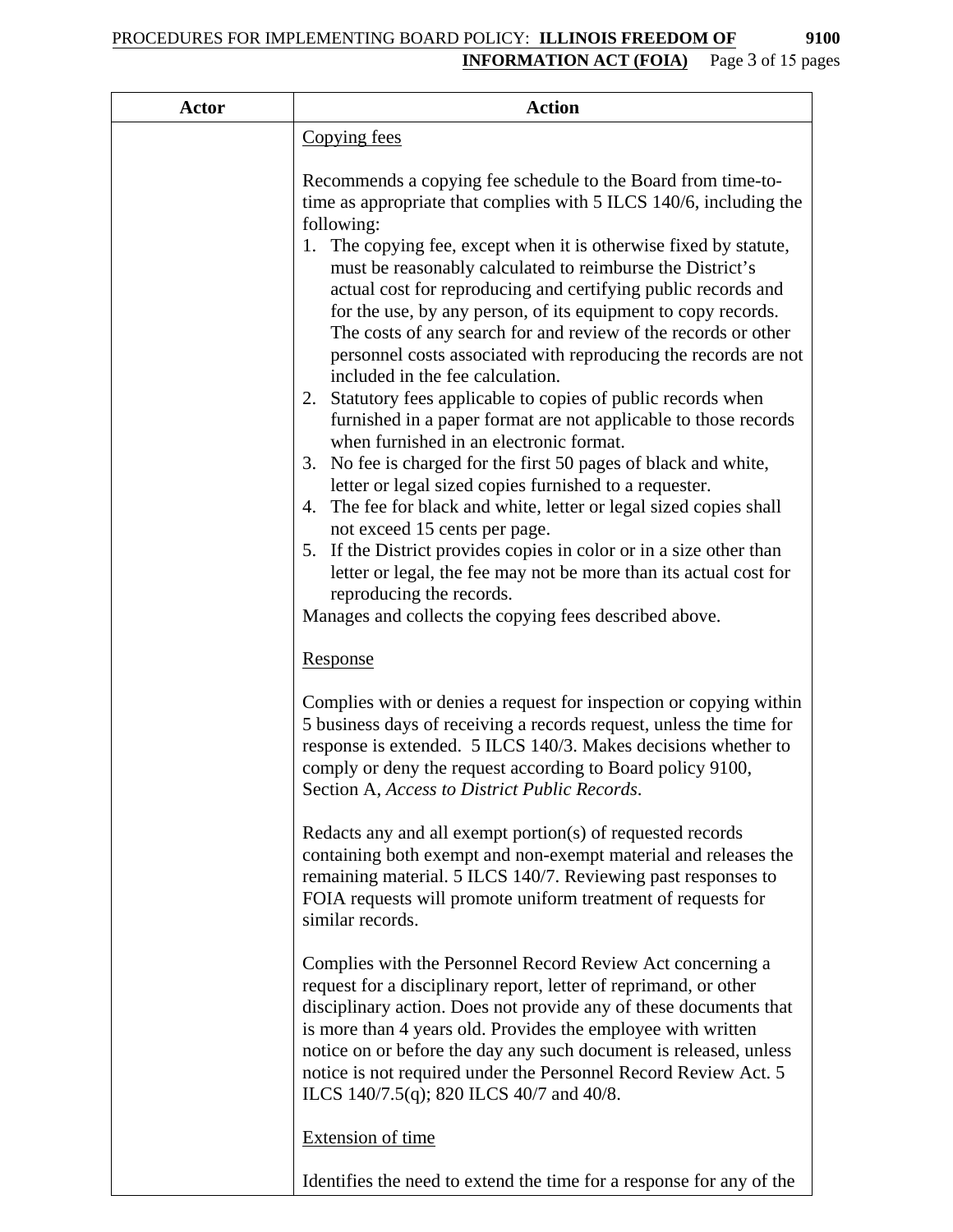### PROCEDURES FOR IMPLEMENTING BOARD POLICY: **ILLINOIS FREEDOM OF 9100 INFORMATION ACT (FOIA)** Page 4 of 15 pages

| Actor | <b>Action</b>                                                                                                                                                                                                                                                                                                                                                              |  |  |  |
|-------|----------------------------------------------------------------------------------------------------------------------------------------------------------------------------------------------------------------------------------------------------------------------------------------------------------------------------------------------------------------------------|--|--|--|
|       | reasons stated in 5 ILCS 140/3(e)(i-vii), quoted below:<br>the requested records are stored in whole or in part at other<br>(i)<br>locations than the office having charge of the requested                                                                                                                                                                                |  |  |  |
|       | records;<br>the request requires the collection of a substantial number of<br>(ii)<br>specified records;                                                                                                                                                                                                                                                                   |  |  |  |
|       | the request is couched in categorical terms and requires an<br>(iii)<br>extensive search for the records responsive to it;                                                                                                                                                                                                                                                 |  |  |  |
|       | the requested records have not been located in the course of<br>(iv)<br>routine search and additional efforts are being made to<br>locate them;                                                                                                                                                                                                                            |  |  |  |
|       | the requested records require examination and evaluation by<br>(v)<br>personnel having the necessary competence and discretion<br>to determine if they are exempt from disclosure under<br>Section 7 of FOIA or should be revealed only with<br>appropriate deletions;                                                                                                     |  |  |  |
|       | the request for records cannot be complied with by the<br>(vi)<br>public body within the time limits prescribed by paragraph<br>(c) of Section 3 of FOIA without unduly burdening or<br>interfering with the operations of the public body; or                                                                                                                             |  |  |  |
|       | (vii) there is a need for consultation, which shall be conducted<br>with all practicable speed, with another public body or<br>among two or more components of a public body having a<br>substantial interest in the determination or in the subject<br>matter of the request.                                                                                             |  |  |  |
|       | Performs one of the following actions within 5 business days after                                                                                                                                                                                                                                                                                                         |  |  |  |
|       | receipt of the request:<br>1. Notifies the person making the request that the District is<br>extending its time for response for no longer than 5 business<br>days from the original due date, and identifies the reason for<br>the delay and the date on which a response will be made. 5<br>ILCS $140/3$ (e) and (f).                                                    |  |  |  |
|       | 2. Confers with the person making the request in an attempt to<br>reach an agreement on an extended compliance date. The<br>agreement must be in writing. $5$ ILCS 140/3(e).                                                                                                                                                                                               |  |  |  |
|       | <b>Unduly burdensome requests</b>                                                                                                                                                                                                                                                                                                                                          |  |  |  |
|       | Confers with the person making an unduly burdensome request in<br>an attempt to reduce the request to manageable proportions. A<br>request may be unduly burdensome due, for example, to the<br>request's breadth. Explains to the requester in writing when a<br>request continues to be unduly burdensome specifying the reason<br>why the request is unduly burdensome. |  |  |  |
|       | Requests for commercial purposes                                                                                                                                                                                                                                                                                                                                           |  |  |  |
|       | Handles requests for commercial purposes according to 5 ILCS<br>140/3.1. Commercial purpose is defined in 5 ILCS 140/2(c-10) as:                                                                                                                                                                                                                                           |  |  |  |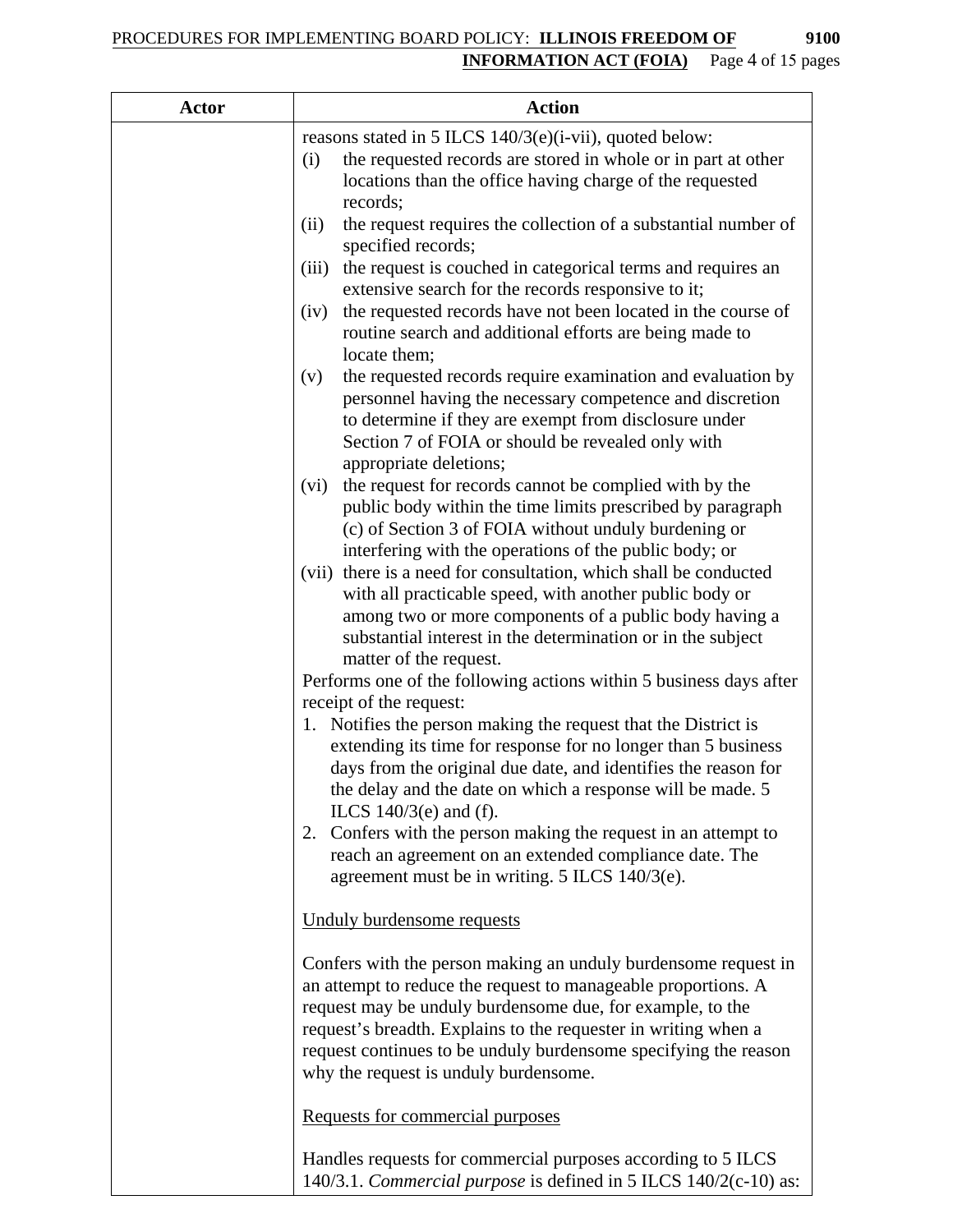## PROCEDURES FOR IMPLEMENTING BOARD POLICY: **ILLINOIS FREEDOM OF 9100 INFORMATION ACT (FOIA)** Page 5 of 15 pages

| Actor | <b>Action</b><br>[T] he use of any part of a public record or records, or                                                                                                                                                                                                                                                                                                                                                                                                                                                                                                                                                                                                                                                                                                                                                                                                                                                                                                                                                                                                                                                                                                                                                                                                                                                                                                                                                                                                                                                                     |  |  |  |  |
|-------|-----------------------------------------------------------------------------------------------------------------------------------------------------------------------------------------------------------------------------------------------------------------------------------------------------------------------------------------------------------------------------------------------------------------------------------------------------------------------------------------------------------------------------------------------------------------------------------------------------------------------------------------------------------------------------------------------------------------------------------------------------------------------------------------------------------------------------------------------------------------------------------------------------------------------------------------------------------------------------------------------------------------------------------------------------------------------------------------------------------------------------------------------------------------------------------------------------------------------------------------------------------------------------------------------------------------------------------------------------------------------------------------------------------------------------------------------------------------------------------------------------------------------------------------------|--|--|--|--|
|       | information derived from public records, in any form for<br>sale, resale, or solicitation or advertisement for sales or<br>services. For purposes of this definition, requests made by<br>news media and non-profit, scientific, or academic<br>organizations shall not be considered to be made for a<br>commercial purpose when the principal purpose of the<br>request is (i) to access and disseminate information<br>concerning news and current or passing events, (ii) for<br>articles of opinion or features of interest to the public, or<br>(iii) for the purpose of academic, scientific, or public<br>research or education.<br>Responds to a request for records to be used for a commercial<br>purpose within 21 working days after receipt. The response must<br>be one of the following: (a) provide an estimate of the time<br>required by the District to provide the records and an estimate of<br>the fees, which the requester may be required to pay in full before<br>copying the requested documents, (b) deny the request pursuant to<br>one or more of the exemptions, (c) notify the requester that the<br>request is unduly burdensome and extend an opportunity to<br>attempt to reduce the request to manageable proportions, or (d)<br>provide the records requested.<br>Complies with a request, unless the records are exempt from<br>disclosure, within a reasonable period considering the size and<br>complexity of the request, and giving priority to records requested<br>for non-commercial purposes. |  |  |  |  |
|       | Denying a request                                                                                                                                                                                                                                                                                                                                                                                                                                                                                                                                                                                                                                                                                                                                                                                                                                                                                                                                                                                                                                                                                                                                                                                                                                                                                                                                                                                                                                                                                                                             |  |  |  |  |
|       | Complies with 5 ILCS 140/9 by:<br>1. Providing the requester with a written response containing: (a)<br>the reasons for the denial, including a detailed factual basis for<br>the application of any exemption claimed, (b) the names and<br>titles or positions of each person responsible for the denial,<br>and (c) information about his or her right to review by the<br>Public Access Counselor (include the address and phone<br>number for the Public Access Counselor), and to judicial<br>review under 5 ILCS 140/11.<br>Specifying the exemption claimed to authorize the denial and<br>2.<br>the specific reasons for the denial, including a detailed factual<br>basis and a citation to supporting legal authority when the<br>denial is based on the grounds that the records are exempt<br>under 5 ILCS 140/7.                                                                                                                                                                                                                                                                                                                                                                                                                                                                                                                                                                                                                                                                                                                |  |  |  |  |
|       | Provides written notice to the requester and the Public Access<br>3.<br>Counselor, within the time periods provided for responding to<br>a request, of the District's intent to deny the request in whole<br>or in part under Section $7(1)(c)$ (personal information) or<br>Section $7(1)(f)$ (preliminary drafts, notes, recommendations,                                                                                                                                                                                                                                                                                                                                                                                                                                                                                                                                                                                                                                                                                                                                                                                                                                                                                                                                                                                                                                                                                                                                                                                                   |  |  |  |  |

 $\overline{\phantom{0}}$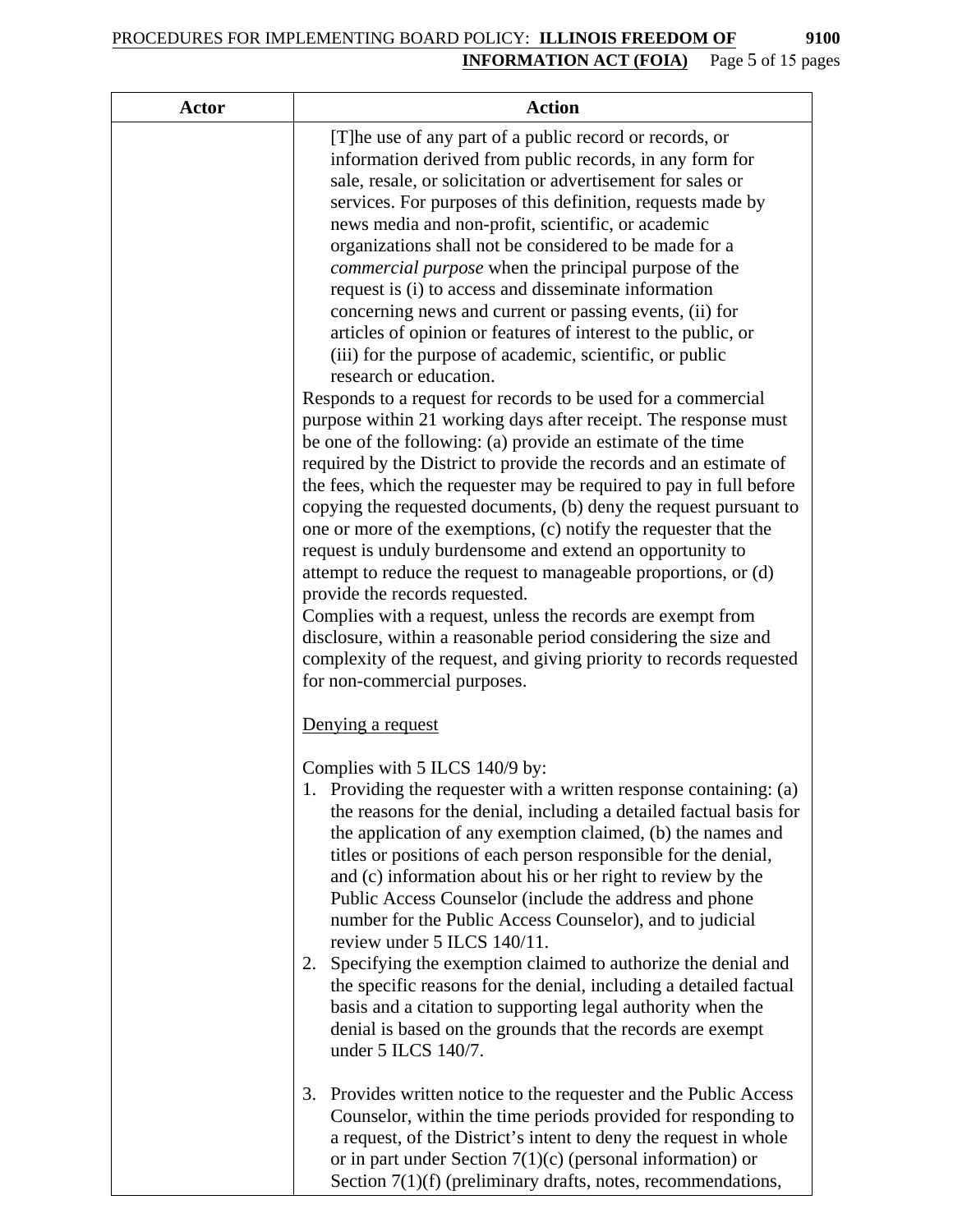## PROCEDURES FOR IMPLEMENTING BOARD POLICY: **ILLINOIS FREEDOM OF 9100 INFORMATION ACT (FOIA)** Page 6 of 15 pages

| Actor | <b>Action</b>                                                                                                                                                                                                                                                                                                                                                                                                                                                                                                                                                                 |  |  |
|-------|-------------------------------------------------------------------------------------------------------------------------------------------------------------------------------------------------------------------------------------------------------------------------------------------------------------------------------------------------------------------------------------------------------------------------------------------------------------------------------------------------------------------------------------------------------------------------------|--|--|
|       | memoranda, and other records in which opinions are<br>expressed, or policies or actions are formulated). Includes in<br>this notice: (a) a copy of the request, (b) the District's<br>proposed response, and (c) a detailed summary of the<br>District's basis for asserting the exemption. 5 ILCS 140/9(b).<br>Retains copies of all notices of denial in a single central office file<br>that is open to the public and indexed according to the type of<br>exemption asserted and, to the extent feasible, according to the<br>types of records requested. 5 ILCS 140/9.1. |  |  |
|       | Consults with the Board Attorney                                                                                                                                                                                                                                                                                                                                                                                                                                                                                                                                              |  |  |
|       | Consults with the Board Attorney:                                                                                                                                                                                                                                                                                                                                                                                                                                                                                                                                             |  |  |
|       | As necessary for legal advice concerning compliance with<br>FOIA and responses to specific requests.                                                                                                                                                                                                                                                                                                                                                                                                                                                                          |  |  |
|       | For legal advice when communicating with or upon receiving<br>2.<br>communications from the office of the Illinois Attorney<br>General or Public Access Counselor.                                                                                                                                                                                                                                                                                                                                                                                                            |  |  |

#### Section B - Text from P.A. 96-542 Containing Some of the More Utilized FOIA Exemptions

### Section 7. Exemptions (5 ILCS 140/7)

- (1) When a request is made to inspect or copy a public record that contains information that is exempt from disclosure under this Section, but also contains information that is not exempt from disclosure, the public body may elect to redact the information that is exempt. The public body shall make the remaining information available for inspection and copying. Subject to this requirement, the following shall be exempt from inspection and copying:
	- (a) Information specifically prohibited from disclosure by federal or State law or rules and regulations implementing federal or State law.
	- (b) Private information, unless disclosure is required by another provision of this Act, a State or federal law or a court order.
	- (c) Personal information contained within public records, the disclosure of which would constitute a clearly unwarranted invasion of personal privacy, unless the disclosure is consented to in writing by the individual subjects of the information. "Unwarranted invasion of personal privacy" means the disclosure of information that is highly personal or objectionable to a reasonable person and in which the subject's right to privacy outweighs any legitimate public interest in obtaining the information. The disclosure of information that bears on the public duties of public employees and officials shall not be considered an invasion of personal privacy.
	- (d) Records in the possession of any public body created in the course of administrative enforcement proceedings, and any law enforcement or correctional agency for law enforcement purposes, but only to the extent that disclosure would:
		- (i) interfere with pending or actually and reasonably contemplated law enforcement proceedings conducted by any law enforcement or correctional agency that is the recipient of the request;
		- (ii) interfere with active administrative enforcement proceedings conducted by the public body that is the recipient of the request;
		- (iii) create a substantial likelihood that a person will be deprived of a fair trial or an impartial hearing;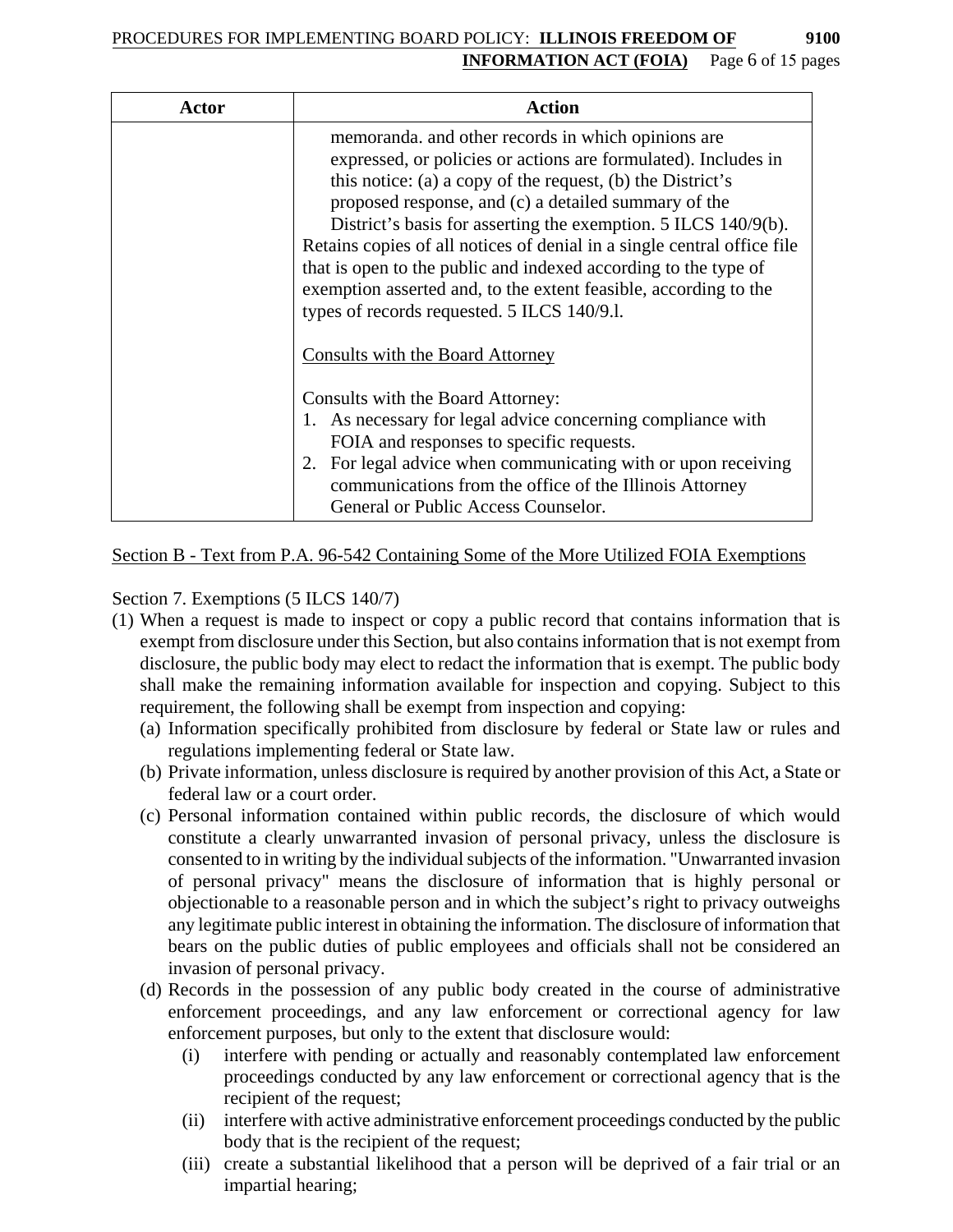### PROCEDURES FOR IMPLEMENTING BOARD POLICY: **ILLINOIS FREEDOM OF 9100 INFORMATION ACT (FOIA)** Page 7 of 15 pages

- (iv) unavoidably disclose the identity of a confidential source, confidential information furnished only by the confidential source, or persons who file complaints with or provide information to administrative, investigative, law enforcement, or penal agencies; except that the identities of witnesses to traffic accidents, traffic accident reports, and rescue reports shall be provided by agencies of local government, except when disclosure would interfere with an active criminal investigation conducted by the agency that is the recipient of the request;
- (v) disclose unique or specialized investigative techniques other than those generally used and known or disclose internal documents of correctional agencies related to detection, observation or investigation of incidents of crime or misconduct, and disclosure would result in demonstrable harm to the agency or public body that is the recipient of the request;
- (vi) endanger the life or physical safety of law enforcement personnel or any other person; or
- (vii) obstruct an ongoing criminal investigation by the agency that is the recipient of the request. \*\*\*

(f) Preliminary drafts, notes, recommendations, memoranda and other records in which opinions are expressed, or policies or actions are formulated, except that a specific record or relevant portion of a record shall not be exempt when the record is publicly cited and identified by the head of the public body. The exemption provided in this paragraph (f) extends to all those records of officers and agencies of the General Assembly that pertain to the preparation of legislative documents.

- (g) Trade secrets and commercial or financial information obtained from a person or business where the trade secrets or commercial or financial information are furnished under a claim that they are proprietary, privileged or confidential, and that disclosure of the trade secrets or commercial or financial information would cause competitive harm to the person or business, and only insofar as the claim directly applies to the records requested.
	- (i) All trade secrets and commercial or financial information obtained by a public body, including a public pension fund, from a private equity fund or a privately held company within the investment portfolio of a private equity fund as a result of either investing or evaluating a potential investment of public funds in a private equity fund. The exemption contained in this item does not apply to the aggregate financial performance information of a private equity fund, nor to the identity of the fund's managers or general partners. The exemption contained in this item does not apply to the identity of a privately held company within the investment portfolio of a private equity fund, unless the disclosure of the identity of a privately held company may cause competitive harm.

Nothing contained in this paragraph (g) shall be construed to prevent a person or business from consenting to disclosure.

- (h) Proposals and bids for any contract, grant, or agreement, including information which if it were disclosed would frustrate procurement or give an advantage to any person proposing to enter into a contractor agreement with the body, until an award or final selection is made. Information prepared by or for the body in preparation of a bid solicitation shall be exempt until an award or final selection is made.
- (i) Valuable formulae, computer geographic systems, designs, drawings and research data obtained or produced by any public body when disclosure could reasonably be expected to produce private gain or public loss. The exemption for "computer geographic systems" provided in this paragraph (i) does not extend to requests made by news media as defined in Section 2 of this Act when the requested information is not otherwise exempt and the only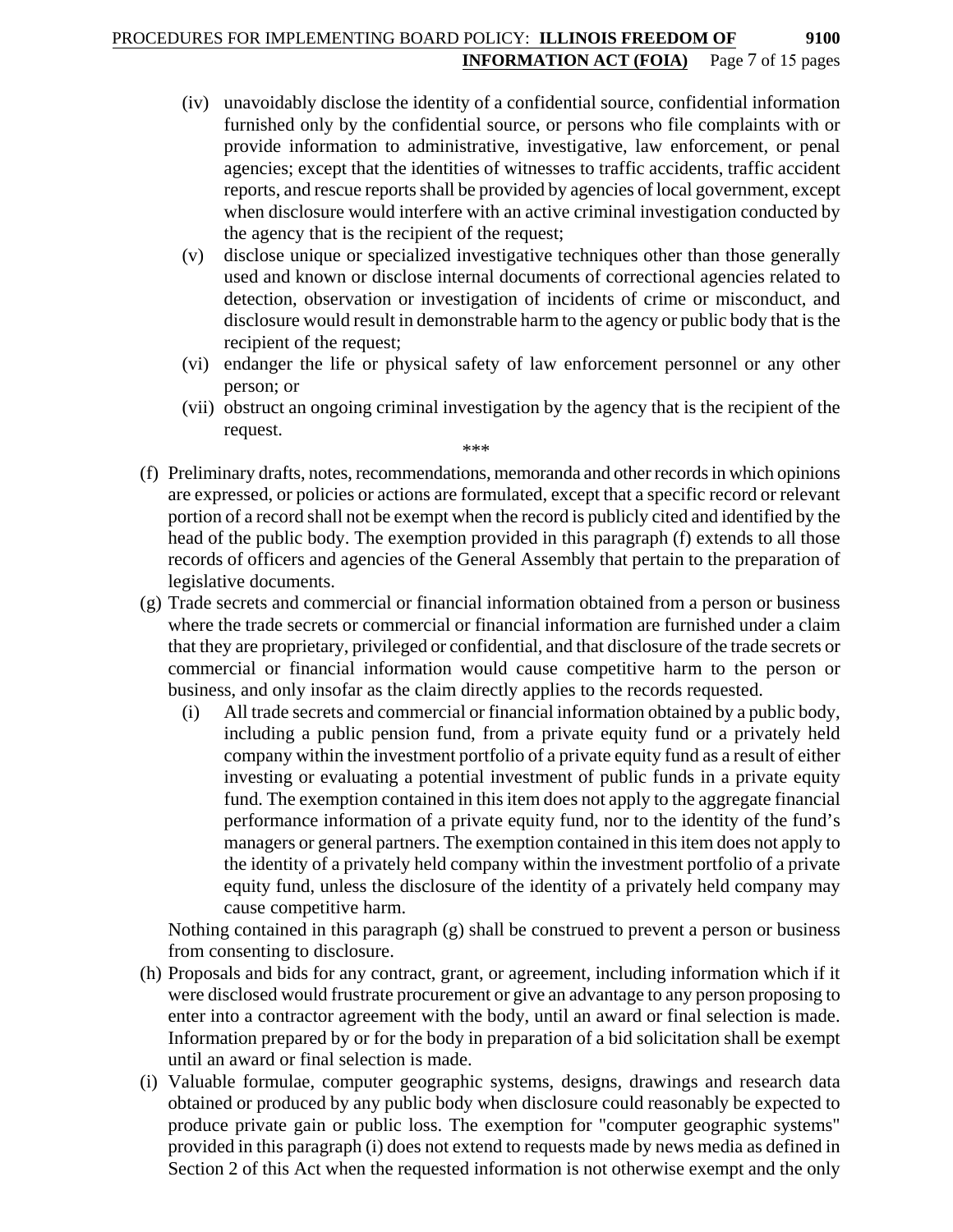purpose of the request is to access and disseminate information regarding the health, safety, welfare, or legal rights of the general public.

- (j) The following information pertaining to educational matters:
	- (i) test questions, scoring keys and other examination data used to administer an academic examination;
	- (ii) information received by a primary or secondary school, college, or university under its procedures for the evaluation of faculty members by their academic peers;
	- (iii) information concerning a school or university's adjudication of student disciplinary cases, but only to the extent that disclosure would unavoidably reveal the identity of the student; and
	- (iv) course materials or research materials used by faculty members.
- (k) Architects' plans, engineers' technical submissions, and other construction related technical documents for projects not constructed or developed in whole or in part with public funds and the same for projects constructed or developed with public funds, including but not limited to power generating and distribution stations and other transmission and distribution facilities, water treatment facilities, airport facilities, sport stadiums, convention centers, and all government owned, operated, or occupied buildings, but only to the extent that disclosure would compromise security.
- (l) Minutes of meetings of public bodies closed to the public as provided in the Open Meetings Act until the public body makes the minutes available to the public under Section 2.06 of the Open Meetings Act.
- (m)Communications between a public body and an attorney or auditor representing the public body that would not be subject to discovery in litigation, and materials prepared or compiled by or for a public body in anticipation of a criminal, civil or administrative proceeding upon the request of an attorney advising the public body, and materials prepared or compiled with respect to internal audits of public bodies.
- (n) Records relating to a public body's adjudication of employee grievances or disciplinary cases; however, this exemption shall not extend to the final outcome of cases in which discipline is imposed.
- (o) Administrative or technical information associated with automated data processing operations, including but not limited to software, operating protocols, computer program abstracts, file layouts, source listings, object modules, load modules, user guides, documentation pertaining to all logical and physical design of computerized systems, employee manuals, and any other information that, if disclosed, would jeopardize the security of the system or its data or the security of materials exempt under this Section.
- (p) Records relating to collective negotiating matters between public bodies and their employees or representatives, except that any final contract or agreement shall be subject to inspection and copying.
- (q) Test questions, scoring keys, and other examination data used to determine the qualifications of an applicant for a license or employment.
- (r) The records, documents and information relating to real estate purchase negotiations until those negotiations have been completed or otherwise terminated. With regard to a parcel involved in a pending or actually and reasonably contemplated eminent domain proceeding under the Eminent Domain Act, records, documents and information relating to that parcel shall be exempt except as may be allowed under discovery rules adopted by the Illinois Supreme Court. The records, documents and information relating to a real estate sale shall be exempt until a sale is consummated.
- (s) Any and all proprietary information and records related to the operation of an intergovernmental risk management association or self insurance pool or jointly self administered health and accident cooperative or pool. Insurance or self insurance (including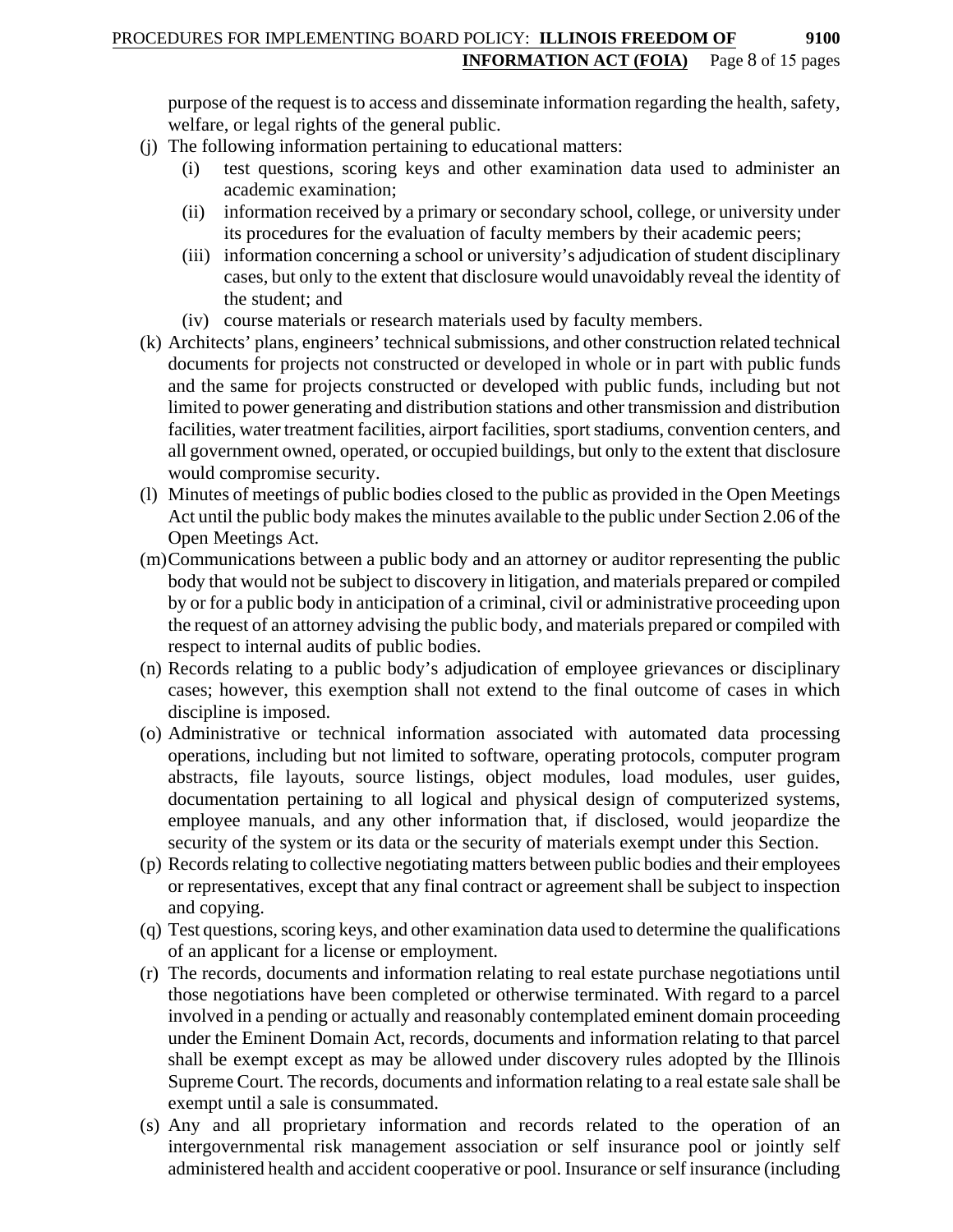### PROCEDURES FOR IMPLEMENTING BOARD POLICY: **ILLINOIS FREEDOM OF 9100 INFORMATION ACT (FOIA)** Page 9 of 15 pages

any intergovernmental risk management association or self insurance pool) claims, loss or risk management information, records, data, advice or communications.

\*\*\*

- (v) Vulnerability assessments, security measures, and response policies or plans that are designed to identify, prevent, or respond to potential attacks upon a community's population or systems, facilities, or installations, the destruction or contamination of which would constitute a clear and present danger to the health or safety of the community, but only to the extent that disclosure could reasonably be expected to jeopardize the effectiveness of the measures or the safety of the personnel who implement them or the public. Information exempt under this item may include such things as details pertaining to the mobilization or deployment of personnel or equipment, to the operation of communication systems or protocols, or to tactical operations.
- (x) Maps and other records regarding the location or security of generation, transmission, distribution, storage, gathering, treatment, or switching facilities owned by a utility, by a power generator, or by the Illinois Power Agency.
- (y) Information contained in or related to proposals, bids, or negotiations related to electric power procurement under Section 1.75 of the Illinois Power Agency Act and Section 16.111.5 of the Public Utilities Act that is determined to be confidential and proprietary by the Illinois Power Agency or by the Illinois Commerce Commission.

\*\*\*

Section 7.5. Statutory Exemptions (5 ILCS 140/7.5)

To the extent provided for by the statutes referenced below, the following shall be exempt from inspection and copying: \*\*\*

(b) Library circulation and order records identifying library users with specific materials under the Library Records Confidentiality Act.

\*\*\*

(h) Information the disclosure of which is exempted under the State Officials and Employees Ethics Act, and records of any lawfully created State or local inspector general's office that would be exempt if created or obtained by an Executive Inspector General's office under that Act.

\*\*\*

- (q) Information prohibited from being disclosed by the Personnel Records Review Act.
- (r) Information prohibited from being disclosed by the Illinois School Student Records Act.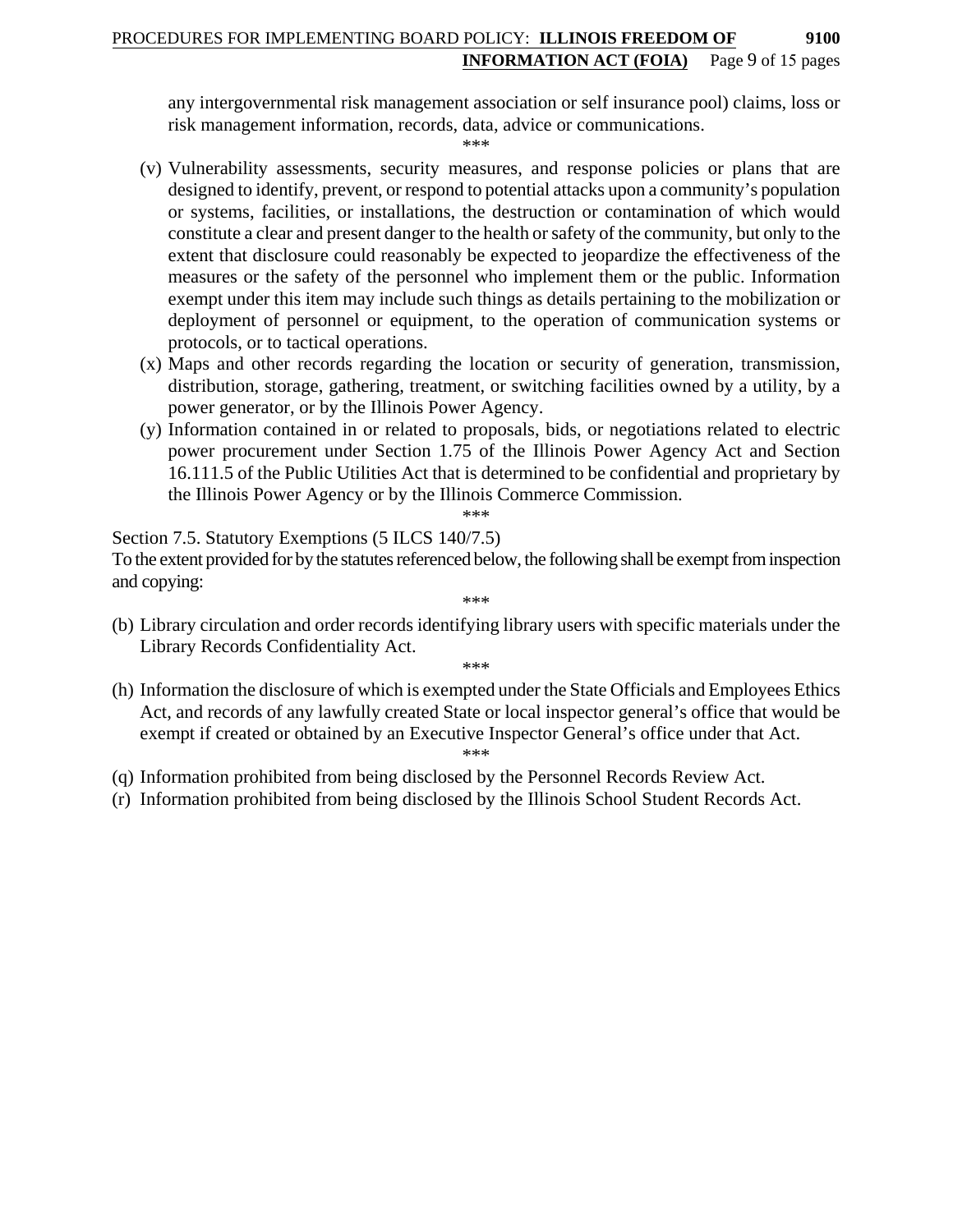## PROCEDURES FOR IMPLEMENTING BOARD POLICY: **ILLINOIS FREEDOM OF 9100 INFORMATION ACT (FOIA)** Page 10 of 15 pages

|                           | $\sigma$ because $\sigma$ . From the contract reservation and Development of Neterlinon Schedules                               |  |  |  |  |  |
|---------------------------|---------------------------------------------------------------------------------------------------------------------------------|--|--|--|--|--|
| Actor                     | <b>Action</b>                                                                                                                   |  |  |  |  |  |
| All Staff and School      | No district record, as defined in the Illinois Local Records Act, shall                                                         |  |  |  |  |  |
| <b>Board Members</b>      | be destroyed except as provided herein.                                                                                         |  |  |  |  |  |
|                           | "Public record means any book, paper, map, photograph,                                                                          |  |  |  |  |  |
|                           | digitized electronic material, or other official documentary                                                                    |  |  |  |  |  |
|                           | material, regardless of physical form or characteristics, made,                                                                 |  |  |  |  |  |
|                           | produced, executed or received by any agency or officer pursuant                                                                |  |  |  |  |  |
|                           | to law or in connection with the transaction of public business                                                                 |  |  |  |  |  |
|                           | and preserved or appropriate for preservation by such agency or                                                                 |  |  |  |  |  |
|                           |                                                                                                                                 |  |  |  |  |  |
|                           | officer, or any successor thereof, as evidence of the organization,                                                             |  |  |  |  |  |
|                           | function, policies, decisions, procedures, or other activities                                                                  |  |  |  |  |  |
|                           | thereof, or because of the informational data contained therein."<br>50 ILCS 205/3.                                             |  |  |  |  |  |
|                           | Do not destroy any District record, no matter its form, if it is subject                                                        |  |  |  |  |  |
|                           | to a litigation hold.                                                                                                           |  |  |  |  |  |
|                           | In federal lawsuits there is an automatic discovery of virtually all                                                            |  |  |  |  |  |
|                           |                                                                                                                                 |  |  |  |  |  |
|                           | types of electronically created or stored data that might be                                                                    |  |  |  |  |  |
|                           | relevant. Attorneys will generally notify their clients at the<br>beginning of a legal proceeding to not destroy any electronic |  |  |  |  |  |
|                           | records that might be relevant. The receipt of a <i>litigation hold</i> or                                                      |  |  |  |  |  |
|                           |                                                                                                                                 |  |  |  |  |  |
|                           | preservation letter from the Board's attorney requires all                                                                      |  |  |  |  |  |
|                           | potentially relevant electronic information to be identified,                                                                   |  |  |  |  |  |
|                           | located, and preserved. This includes all e-mail, e-documents,                                                                  |  |  |  |  |  |
|                           | the tapes and servers of discarded systems, and backup data                                                                     |  |  |  |  |  |
|                           | stored elsewhere.                                                                                                               |  |  |  |  |  |
| Superintendent            | Assign the following activities to the Records Custodian and Chief                                                              |  |  |  |  |  |
|                           | Technology Officer:                                                                                                             |  |  |  |  |  |
|                           | 1. Develop and maintain a protocol for preserving and categorizing                                                              |  |  |  |  |  |
|                           | District records;                                                                                                               |  |  |  |  |  |
|                           | 2. Develop and maintain a record retention and destruction                                                                      |  |  |  |  |  |
|                           | schedule; and<br>Develop protocols to implement a litigation hold.<br>3.                                                        |  |  |  |  |  |
| <b>Records Custodian</b>  | Develop and maintain a protocol for preserving and categorizing<br>1.                                                           |  |  |  |  |  |
| and Chief                 | District records.                                                                                                               |  |  |  |  |  |
| <b>Technology Officer</b> | Develop and maintain a list of all District records organized in                                                                |  |  |  |  |  |
|                           | categories and sub-categories, e.g., records relating to business,                                                              |  |  |  |  |  |
|                           | students, personnel, board meetings, etc. Align this list with the                                                              |  |  |  |  |  |
|                           |                                                                                                                                 |  |  |  |  |  |
|                           | list District records required by the Freedom of Information Act.<br>5 ILCS 140/5.                                              |  |  |  |  |  |
|                           | Paper records may be easier to locate than electronic records.                                                                  |  |  |  |  |  |
|                           | Electronic records will potentially exist in all of the available                                                               |  |  |  |  |  |
|                           | servers, tapes, hard drives, computers, and similar types of                                                                    |  |  |  |  |  |
|                           |                                                                                                                                 |  |  |  |  |  |
|                           | electronic devices (e.g., laptops, Blackberrys, cell phones,                                                                    |  |  |  |  |  |
|                           | Palm Pilots, voicemail, etc.).                                                                                                  |  |  |  |  |  |
|                           | Provide for keeping only "records" and destroying non-records.                                                                  |  |  |  |  |  |
|                           | Avoid filing non-record material with records. Determine what                                                                   |  |  |  |  |  |
|                           | is a non-record, e.g., identical copies of documents maintained                                                                 |  |  |  |  |  |
|                           | in the same file; extra copies of printed or processed materials                                                                |  |  |  |  |  |
|                           | (official copies of which are retained by the office); blank forms;                                                             |  |  |  |  |  |

| Section C - Protocols for Record Preservation and Development of Retention Schedules |
|--------------------------------------------------------------------------------------|
|--------------------------------------------------------------------------------------|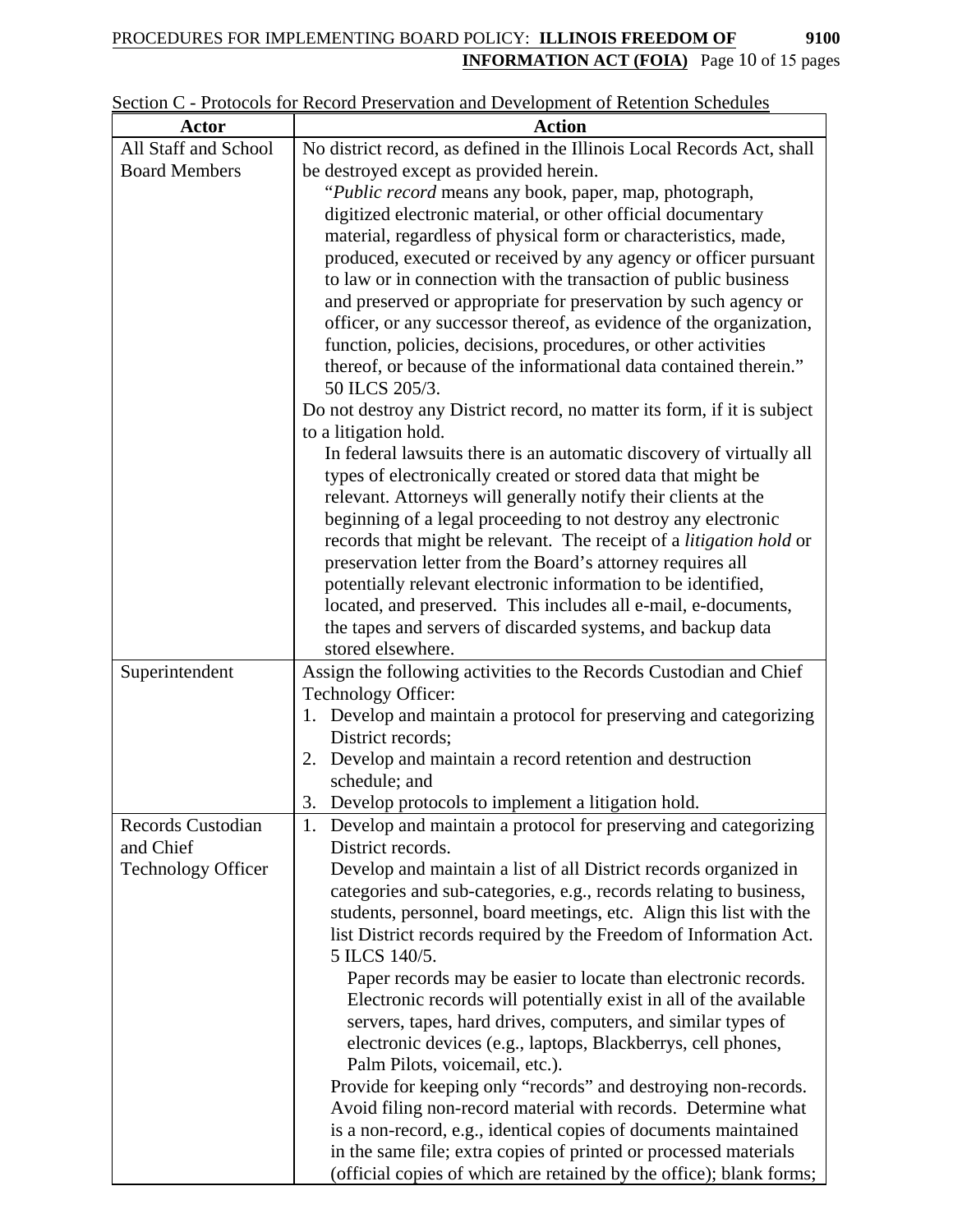| <b>Actor</b> | <b>Action</b>                                                                                                                    |  |  |  |
|--------------|----------------------------------------------------------------------------------------------------------------------------------|--|--|--|
|              | and personal communications.                                                                                                     |  |  |  |
|              | The goal is to control excessive accumulation of material.                                                                       |  |  |  |
|              | Non-record material may be destroyed at any time. 50 ILCS                                                                        |  |  |  |
|              | 205/9.                                                                                                                           |  |  |  |
|              | Absent a litigation hold, email must be retained only when it                                                                    |  |  |  |
|              | contains: (1) evidence of the District's organization, function,                                                                 |  |  |  |
|              | policies, procedures, or activities, or (2) informational data                                                                   |  |  |  |
|              | appropriate for preservation. Email that is conversational,                                                                      |  |  |  |
|              | personal, or contains brainstorming may generally be deleted.                                                                    |  |  |  |
|              | A consistent email retention policy for use across the District                                                                  |  |  |  |
|              | ensures that the necessary emails are being retained and                                                                         |  |  |  |
|              | emails that are not required to be preserved are purged on a                                                                     |  |  |  |
|              | regular basis.                                                                                                                   |  |  |  |
|              | Identify and index the location of each category and sub-                                                                        |  |  |  |
|              | category of District records. Organize electronic record and data                                                                |  |  |  |
|              | storage.                                                                                                                         |  |  |  |
|              | The goal is to ensure that all documents, including                                                                              |  |  |  |
|              | electronically created ones, are retained for the required                                                                       |  |  |  |
|              | timeframes and are easy to retrieve and produce if necessary.<br>Develop and maintain a record retention schedule for submission |  |  |  |
|              | 2.<br>to the superintendent and eventually to the Local Records                                                                  |  |  |  |
|              | Commission.                                                                                                                      |  |  |  |
|              | Prepare a list of public records that: $(1)$ are not needed for                                                                  |  |  |  |
|              | current business, and (2) do not have sufficient administrative,                                                                 |  |  |  |
|              | legal, or fiscal value to warrant their further preservation. Stated                                                             |  |  |  |
|              | differently, identify records that have no administrative, legal, or                                                             |  |  |  |
|              | fiscal value.                                                                                                                    |  |  |  |
|              | Records that have no administrative, legal, or fiscal value may                                                                  |  |  |  |
|              | be destroyed according to provisions in the Local Records                                                                        |  |  |  |
|              | Act. 50 ILCS 205/1 et seq.                                                                                                       |  |  |  |
|              | Prepare a schedule for record destruction by identifying the                                                                     |  |  |  |
|              | length of time a record category or series warrants retention after                                                              |  |  |  |
|              | it has been received or produced by the District.                                                                                |  |  |  |
|              | The ultimate goal is to obtain permission to destroy                                                                             |  |  |  |
|              | unnecessary public records. The Local Records Commission                                                                         |  |  |  |
|              | must approve the destruction of any public record. 50 ILCS                                                                       |  |  |  |
|              | 205/7, 44 Ill.Admin.Code Part 4000 (Local Records                                                                                |  |  |  |
|              | Commission for agencies comprising counties of less than                                                                         |  |  |  |
|              | 3,000,000 inhabitants); 44 Ill.Admin.Code Part 4500 (Local<br>Records Commission of Cook County). See the Archives               |  |  |  |
|              | Department on the Secretary of State's website.                                                                                  |  |  |  |
|              | A list can be used when applying for authority to destroy                                                                        |  |  |  |
|              | records. A schedule can be used when applying for                                                                                |  |  |  |
|              | continuing authority to destroy records after specified periods                                                                  |  |  |  |
|              | of time or the occurrence of specified events.                                                                                   |  |  |  |
|              | The School Code and other statutes (e.g., statutes of                                                                            |  |  |  |
|              | limitations) contain mandatory retention timelines. The                                                                          |  |  |  |
|              | Board's attorney should be consulted.                                                                                            |  |  |  |
|              | The e-discovery rules provide a safe harbor for parties during                                                                   |  |  |  |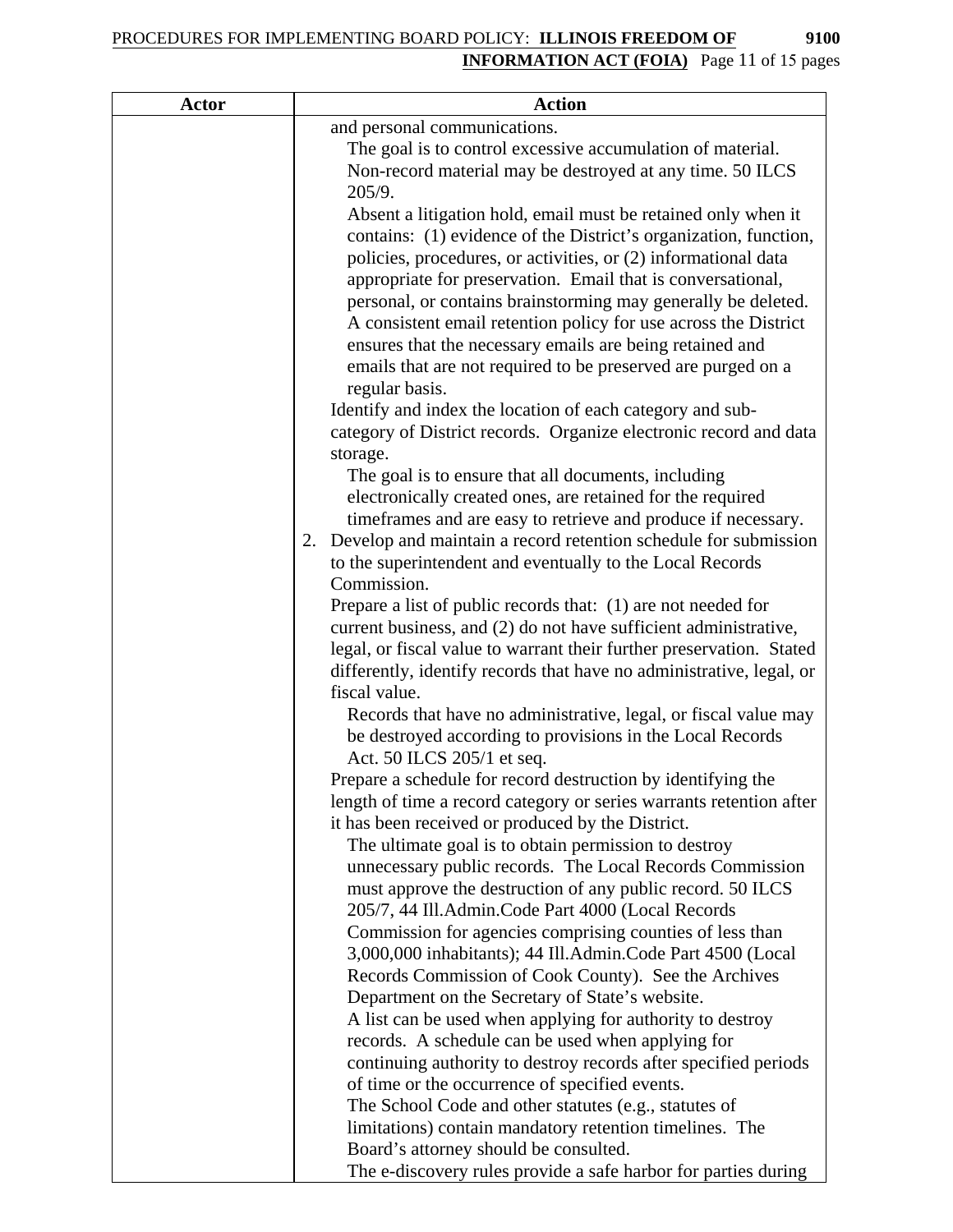## PROCEDURES FOR IMPLEMENTING BOARD POLICY: **ILLINOIS FREEDOM OF 9100 INFORMATION ACT (FOIA)** Page 12 of 15 pages

| Actor          | <b>Action</b>                                                           |  |  |  |  |
|----------------|-------------------------------------------------------------------------|--|--|--|--|
|                | a lawsuit that cannot provide information because it was                |  |  |  |  |
|                | destroyed as a result of routine practices.                             |  |  |  |  |
|                | Determine whether each sub-category of documents should be              |  |  |  |  |
|                | reproduced by photography, microphotographic processes, or              |  |  |  |  |
|                | digitized electronic format.                                            |  |  |  |  |
|                | If a record is reproduced in accordance with standards                  |  |  |  |  |
|                | published by the Local Records Commission, the original may             |  |  |  |  |
|                | be destroyed. The reproduction's destruction must be                    |  |  |  |  |
|                | according to the approved record retention schedule.                    |  |  |  |  |
|                | Develop protocols to implement a litigation hold.<br>3.                 |  |  |  |  |
|                | Understand what a <i>litigation hold</i> is.                            |  |  |  |  |
|                | A litigation hold refers to the notification made by the Board's        |  |  |  |  |
|                | attorney telling the District to preserve all information that          |  |  |  |  |
|                | may be relevant to current or anticipated litigation. While it          |  |  |  |  |
|                | may occur anytime in the legal process, it will usually occur           |  |  |  |  |
|                | during discovery, the pretrial phase of a lawsuit designed to           |  |  |  |  |
|                | compel the exchange of information between parties. A                   |  |  |  |  |
|                | litigation hold triggers the need to immediately suspend                |  |  |  |  |
|                | destruction of electronic and other records relevant to the             |  |  |  |  |
|                | current or potential claim.                                             |  |  |  |  |
|                | Specify how to implement a litigation hold, i.e.:                       |  |  |  |  |
|                | • Who can trigger a litigation hold?                                    |  |  |  |  |
|                | How is a litigation hold communicated?<br>$\bullet$                     |  |  |  |  |
|                | Who should gather the records?<br>$\bullet$                             |  |  |  |  |
|                | What records are subject to a litigation hold and who                   |  |  |  |  |
|                | determines this?                                                        |  |  |  |  |
|                | In what format should records be gathered?<br>$\bullet$                 |  |  |  |  |
|                | Where should records be gathered?<br>٠                                  |  |  |  |  |
|                | Identify how to implement a litigation hold for all IT systems,         |  |  |  |  |
|                | including backup tapes, to ensure they are not deleted or               |  |  |  |  |
|                | overwritten as part of the normal tape rotation process.                |  |  |  |  |
|                | Prepare a map of potentially relevant data and otherwise assist         |  |  |  |  |
|                | the Board's attorneys in locating all potentially relevant              |  |  |  |  |
|                | information.                                                            |  |  |  |  |
| Superintendent | Submit new or revised record retention and destruction lists and        |  |  |  |  |
|                | schedules to the Local Records Commission for approval.                 |  |  |  |  |
|                | Disseminate the record retention and destruction schedule, along        |  |  |  |  |
|                | with instructions, to all affected staff members and Board members.     |  |  |  |  |
|                | Immediately inform the Records Custodian and Chief Technology           |  |  |  |  |
|                | Officer whenever a record must be preserved because: (1) it may be      |  |  |  |  |
|                | relevant to present or future litigation, or (2) the Board attorney has |  |  |  |  |
|                | notified the District to preserve a record, including electronic        |  |  |  |  |
|                | information (litigation hold).                                          |  |  |  |  |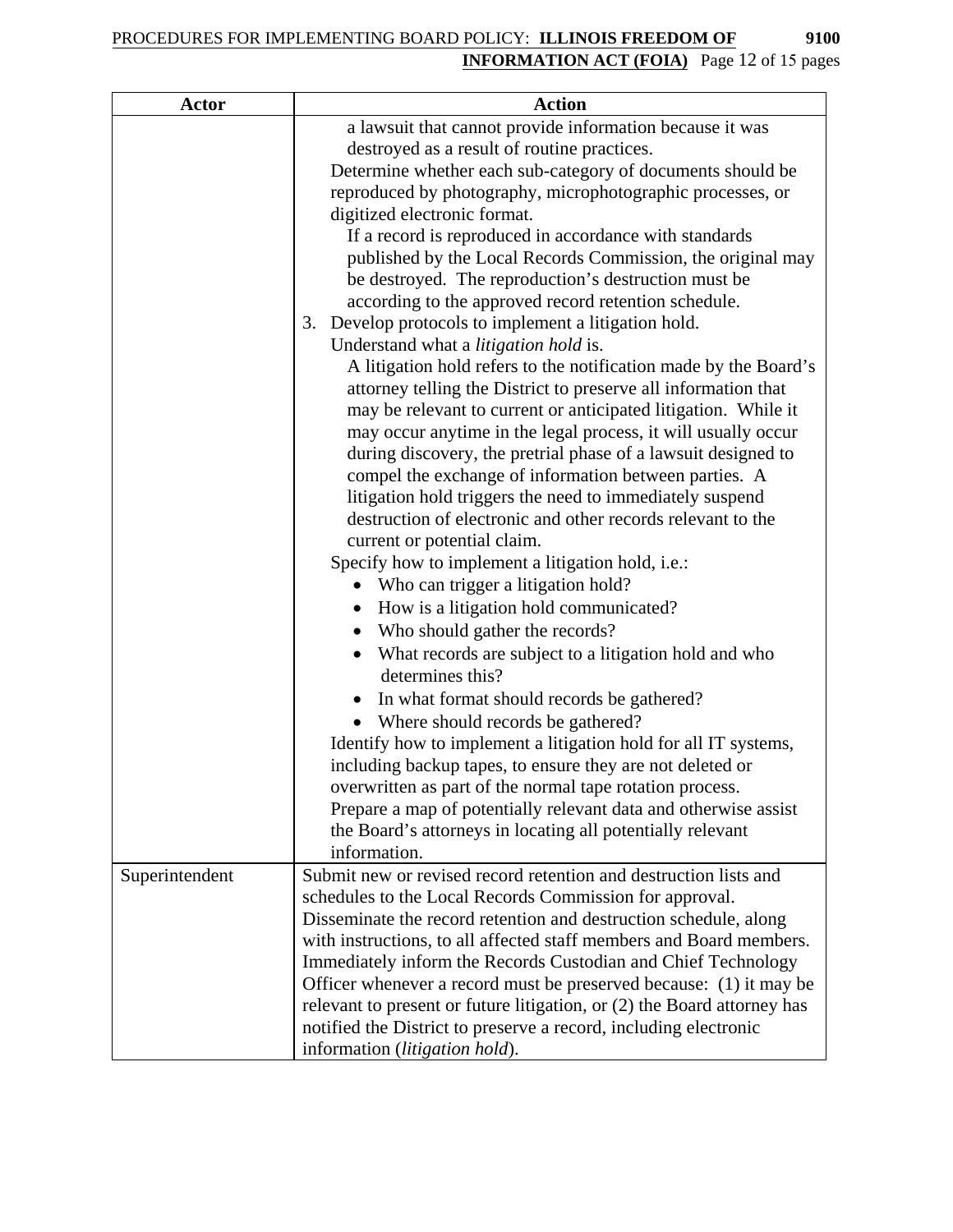### PROCEDURES FOR IMPLEMENTING BOARD POLICY: **ILLINOIS FREEDOM OF 9100 INFORMATION ACT (FOIA)** Page 13 of 15 pages

#### Section D – Written Request for District Public Records

All requests to inspect and/or to obtain a copy of a District record must be made in writing. This form is provided for convenience – its use is not required. Please submit all requests to the District's Freedom of Information Officer. Copying fees, if any, must be paid before copies will be provided. The Freedom of Information Officer can give you an estimate of the copying fees, if any.

| Name of individual(s) requesting District records |       |     | Email address    |  |
|---------------------------------------------------|-------|-----|------------------|--|
| Address                                           |       |     | Telephone number |  |
| City                                              | State | Zip | Date of request  |  |

 $\Box$  Please check if this request of records is being made for a commercial purpose. Section 2 of the Freedom of Information Act states: "*Commercial purpose* means the use of any part of a public record or records, or information derived from public records, in any form for sale, resale, or solicitation or advertisement for sales or services. For purposes of this definition, requests made by news media and non-profit, scientific, or academic organizations shall not be considered to be made for a "commercial purpose" when the principal purpose of the request is (i) to access and disseminate information concerning news and current or passing events, (ii) for articles of opinion or features of interest to the public, or (iii) for the purpose of academic, scientific, or public research or education. Section 3.1 states: "It is a violation of this Act for a person to knowingly obtain a public record for a commercial purpose without disclosing that it is for a commercial purpose, if requested to do so by the public body."

 Please check if a fee waiver or reduction is being requested. Section 6 of the Freedom of Information Act states: "Documents shall be furnished without charge or at a reduced charge, as determined by the public body, if the person requesting the documents states the specific purpose for the request and indicates that a waiver or reduction of the fee is in the public interest. Waiver or reduction of the fee is in the public interest if the principal purpose of the request is to access and disseminate information regarding the health, safety and welfare or the legal rights of the general public and is not for the principal purpose of personal or commercial benefit."

Please indicate your reason for requesting a fee waiver:

|                                                         |            | Check if you are requesting: |      |
|---------------------------------------------------------|------------|------------------------------|------|
|                                                         | Electronic |                              |      |
| <b>Record description</b> ( <i>Please be specific</i> ) | `onv       | Inspection                   | `opv |
|                                                         |            |                              |      |
|                                                         |            |                              |      |
|                                                         |            |                              |      |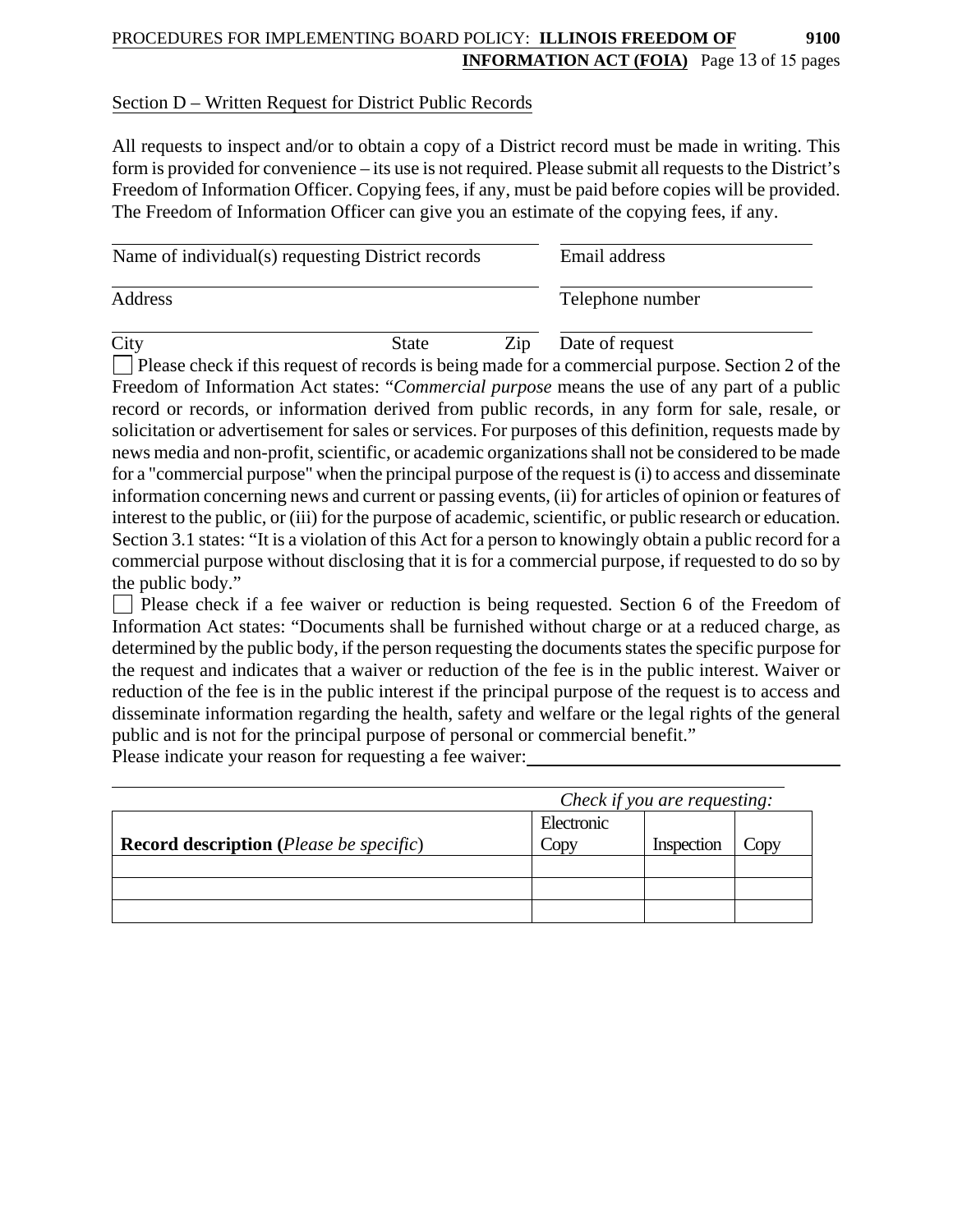### PROCEDURES FOR IMPLEMENTING BOARD POLICY: **ILLINOIS FREEDOM OF 9100 INFORMATION ACT (FOIA)** Page 14 of 15 pages

#### Section E – Immediately Available Public Records

The following public records are designated by the District's Freedom of Information Officer as being immediately available on the District's website and may be inspected, downloaded, printed, and/or copied. Any asterisked public record is immediately available for inspection or copying upon request at the District's administrative office during its regular business hours, provided any applicable fees are paid. Records without an asterisk will be provided within 5 business days as allowed by the Freedom of Information Act, provided any applicable fees are paid.

| Web-posted records and information                                                                                                                                                                                                                                                                                                                                                                                                                                                                                                                                                                                                                                                                                                 | <b>Web-posting statutory reference</b><br>and special instructions                                                                                                               |
|------------------------------------------------------------------------------------------------------------------------------------------------------------------------------------------------------------------------------------------------------------------------------------------------------------------------------------------------------------------------------------------------------------------------------------------------------------------------------------------------------------------------------------------------------------------------------------------------------------------------------------------------------------------------------------------------------------------------------------|----------------------------------------------------------------------------------------------------------------------------------------------------------------------------------|
| *Annual schedule of regular meetings for the<br>current school year that are posted at the<br>beginning of each calendar or fiscal year<br>*Public notice of each board meeting that is<br>posted at least 48 hours before the meeting<br>and remains posted until the meeting is<br>concluded<br>*Agenda of each regular meeting that is posted at<br>least 48 hours before a meeting and remains<br>posted until the meeting is concluded                                                                                                                                                                                                                                                                                        | 5 ILCS 120/2.02.                                                                                                                                                                 |
| *Official open meeting minutes that are posted<br>within 7 days of the Board's approval and<br>remain posted for at least 60 days                                                                                                                                                                                                                                                                                                                                                                                                                                                                                                                                                                                                  | 5 ILCS 120/2.06(b).                                                                                                                                                              |
| *Description of the District and its records<br>including:<br>Summary of the District's purpose<br>Functional subdivisions<br>Total amount of operating budget<br>Number and location of all of its separate<br>offices<br>Approximate number of full and part-time<br>employees (see also, salary and benefits<br>information report for the superintendent,<br>administrators, and teachers, District's<br><b>Statement of Affairs</b> )<br>Identification and membership of the Board<br>Brief description of the methods whereby the<br>public may request information and public<br>records<br>Directory for the Freedom of Information<br>Officer<br>Address where requests for public records<br>should be directed<br>Fees | 5 ILCS 140/4, amended by P.A.96-<br>542.<br>The District must prominently post the<br>list at each administrative office<br>and make it available for<br>inspection and copying. |